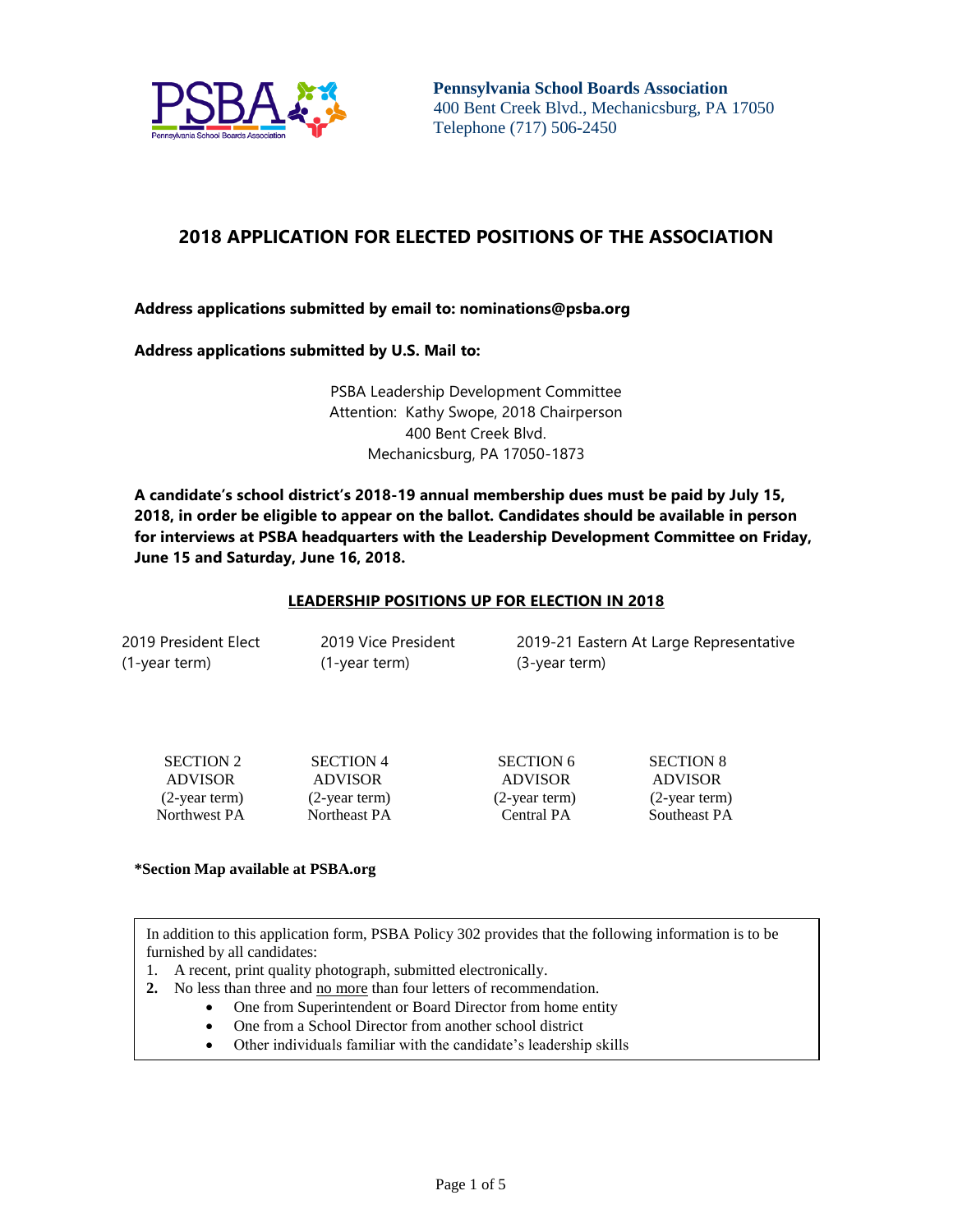## **CANDIDATE DATA**

|    | desires to be considered as a candidate for the office                                                                            |  |  |
|----|-----------------------------------------------------------------------------------------------------------------------------------|--|--|
|    | (Name of Candidate)                                                                                                               |  |  |
|    |                                                                                                                                   |  |  |
|    | (Name of Office)                                                                                                                  |  |  |
|    |                                                                                                                                   |  |  |
|    | <b>School District</b>                                                                                                            |  |  |
|    |                                                                                                                                   |  |  |
|    | expires _____________________.<br>(Date)                                                                                          |  |  |
|    |                                                                                                                                   |  |  |
|    | <b>Applicant Mailing Address:</b>                                                                                                 |  |  |
|    |                                                                                                                                   |  |  |
|    | <b>Street or Post Office Box</b>                                                                                                  |  |  |
|    |                                                                                                                                   |  |  |
|    | City, State, Zip Code                                                                                                             |  |  |
|    |                                                                                                                                   |  |  |
|    | <b>Primary Phone:</b><br><b>Primary Email:</b>                                                                                    |  |  |
|    |                                                                                                                                   |  |  |
|    |                                                                                                                                   |  |  |
|    |                                                                                                                                   |  |  |
| 1. | Dates of service on local school board (including prior service, if any), including all offices<br>held on the local school board |  |  |
|    |                                                                                                                                   |  |  |
|    |                                                                                                                                   |  |  |
|    |                                                                                                                                   |  |  |
|    |                                                                                                                                   |  |  |
|    |                                                                                                                                   |  |  |
|    |                                                                                                                                   |  |  |
|    |                                                                                                                                   |  |  |
| 2. | PSBA participation and/or involvement. Ex: training and education events/offerings,                                               |  |  |
|    | committee and taskforce work, Advocacy Day, Annual Leadership Conference, Section<br>Roundtable events, etc.                      |  |  |
|    |                                                                                                                                   |  |  |
|    |                                                                                                                                   |  |  |
|    |                                                                                                                                   |  |  |
|    |                                                                                                                                   |  |  |
|    |                                                                                                                                   |  |  |
|    |                                                                                                                                   |  |  |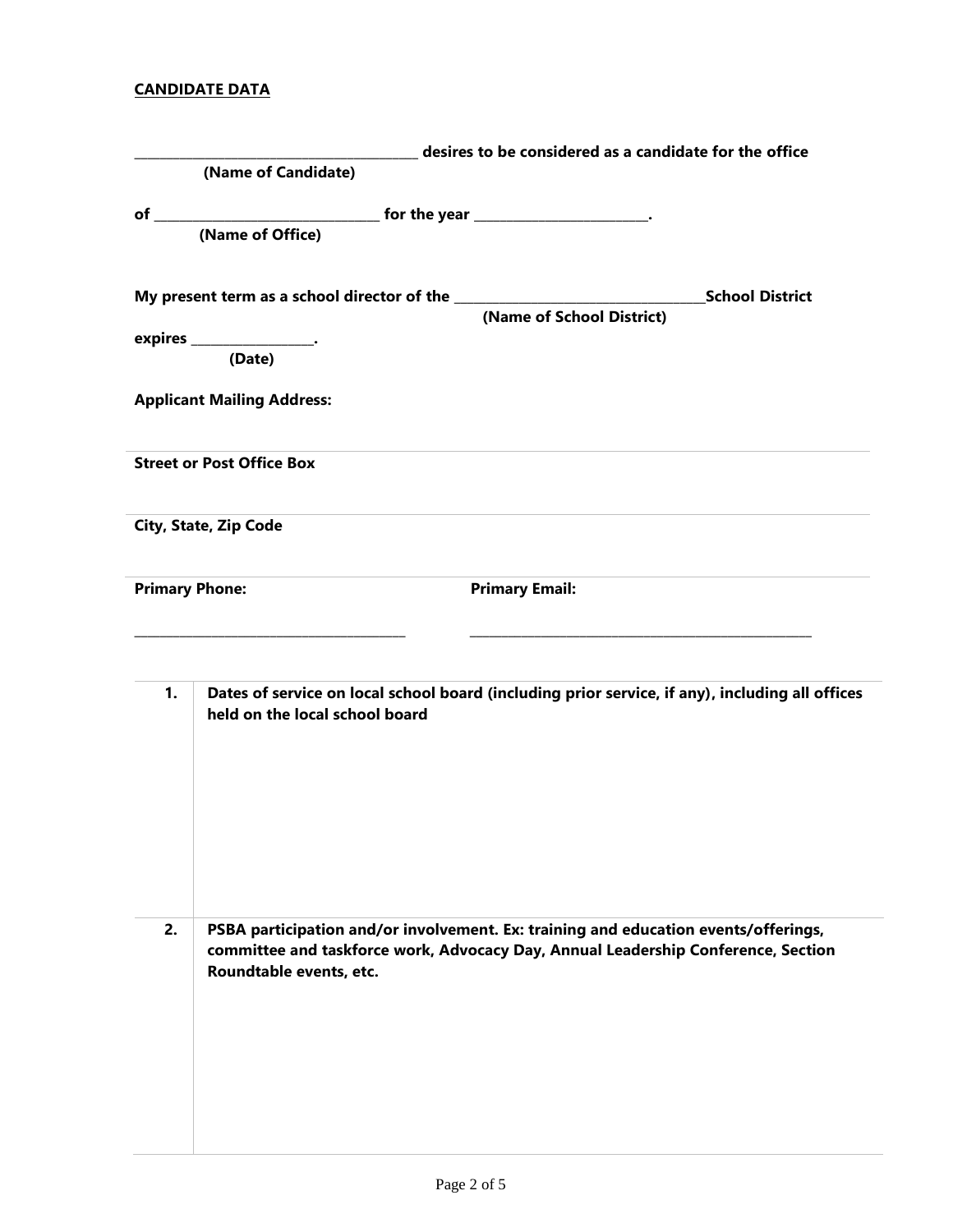| 3. | Local leadership experience and/or involvement in the community (list community<br>activities such as leadership roles in service organizations, chamber of commerce, place of<br>worship, other government experience etc.) |
|----|------------------------------------------------------------------------------------------------------------------------------------------------------------------------------------------------------------------------------|
| 4. | Regional leadership experience and/or involvement (list service in area wide organizations,<br>such as board member of an intermediate unit, regional planning agency, chamber of<br>commerce, etc.)                         |
| 5. | Other state experience (list service on statewide boards, other associations and<br>organizations, etc.)                                                                                                                     |
| 6. | National experience (list service as a member of NSBA's Federal Relations Network, service<br>on national committees, etc.)                                                                                                  |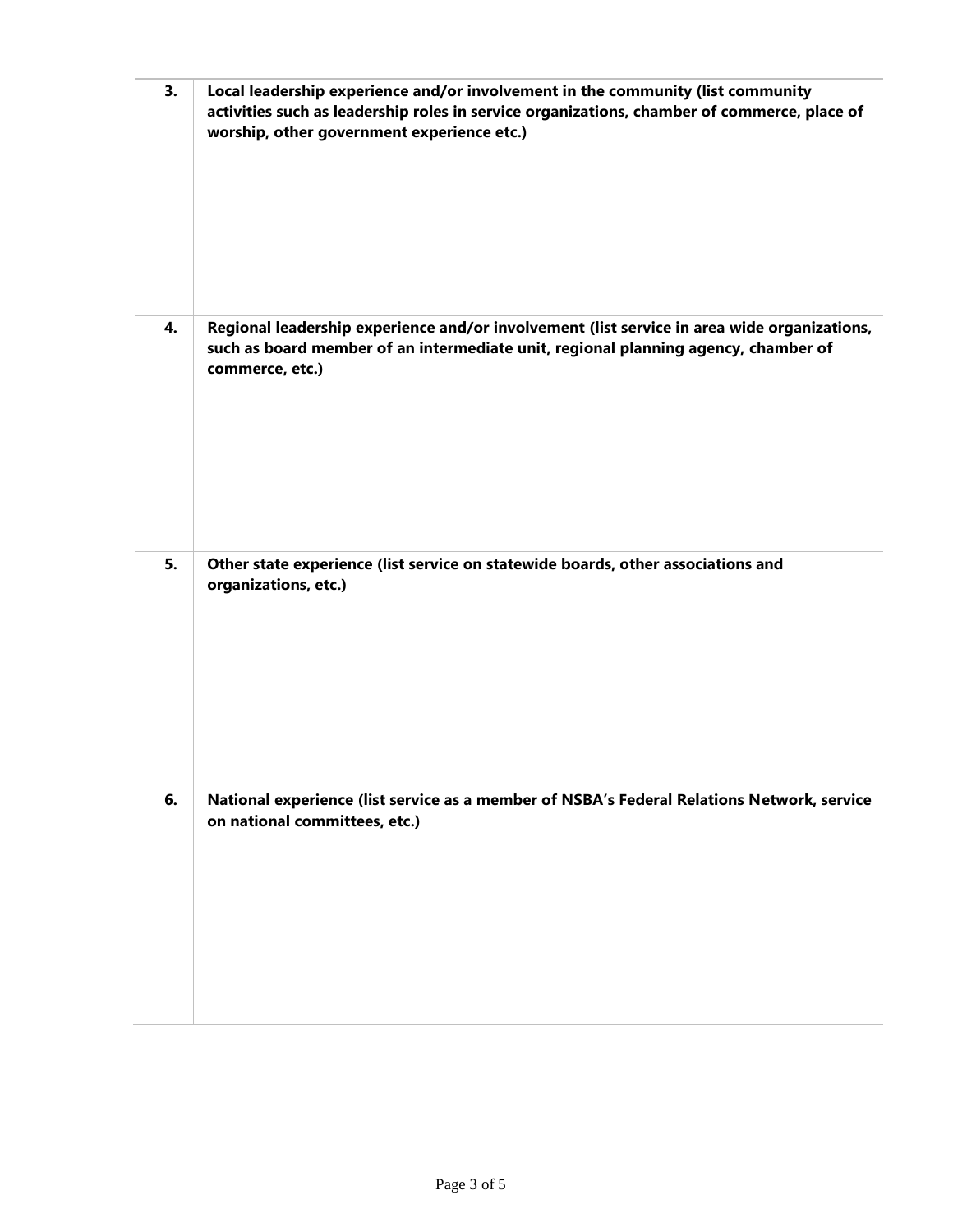| 7.  | Public speaking and experience in presenting and organizing programs (list workshops<br>presented, presentations to community and other organizations, etc.) |
|-----|--------------------------------------------------------------------------------------------------------------------------------------------------------------|
| 8.  | Other relevant experience that you feel prepares you for the position you are seeking that<br>hasn't been covered above                                      |
| 9.  | Primary occupation (if applicable) and professional experience                                                                                               |
| 10. | <b>Educational background</b>                                                                                                                                |